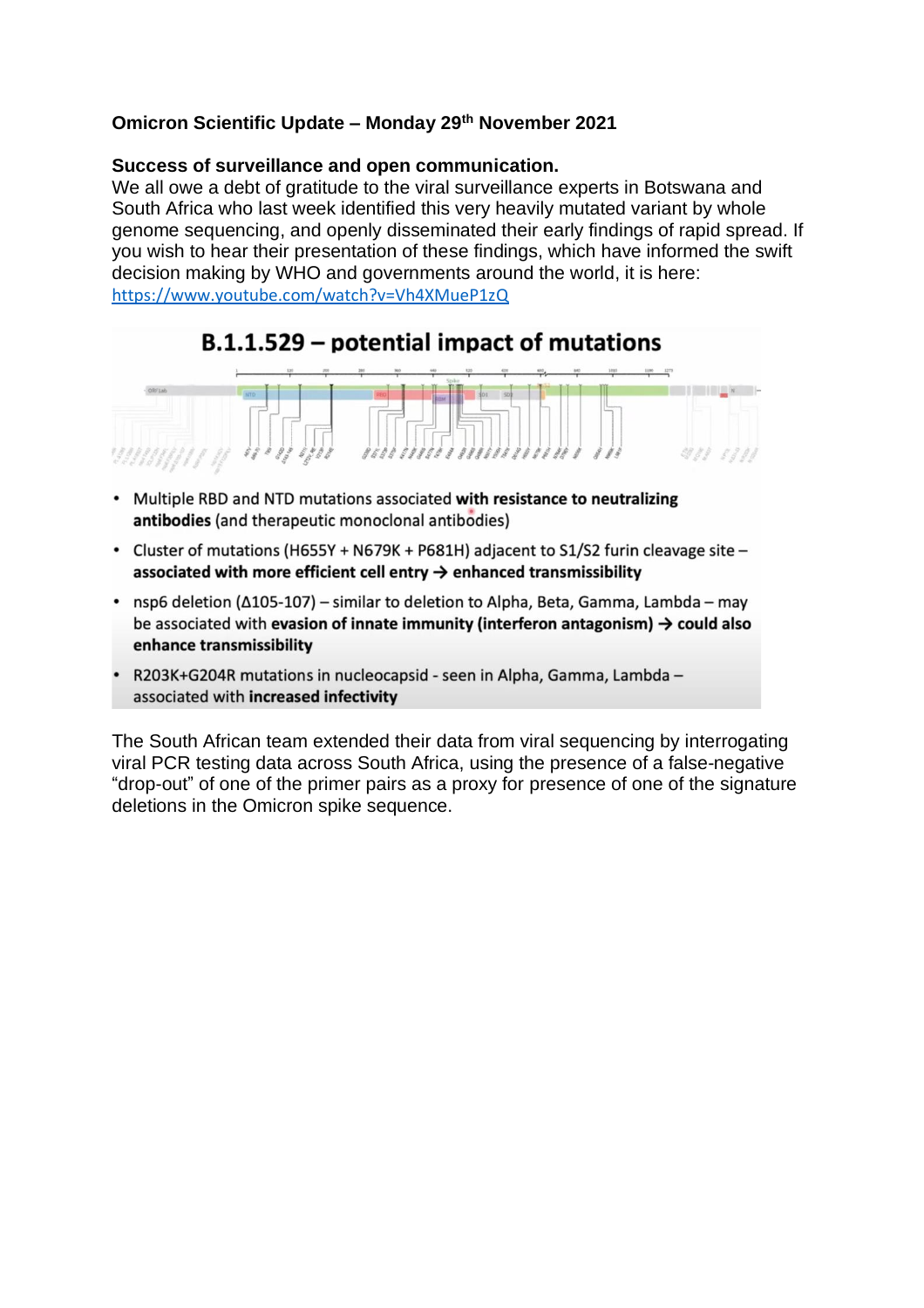## PCR-based proxy for new variant

S gene target failure by province



Figure 9: S-gene dropout (%) of cases with high VL (Ct value<30 for ORF or N gene). The red bars are the number of tests reporting the presence of SARS-CoV-2 (daily) on the TaqPath assay. The solid blue line is the moving median of S-gene dropout (%). \*Current (end of Nov '21) dramatically increasing trend in the proportion of SGTF (Ct value<30 for ORF or N gene)

- Variant can be detected with one particular PCR assay (before whole genome sequencing)
- New increase in S-gene dropout noted by NHLS and private labs very recently - from mid-November
- Now rapidly increasing in  $\bullet$ most provinces

Courtesy of Lesley Scott and NHLS team



- Rapid increase in proportion with SGTF noted across multiple provinces (caution low number of tests in most provinces)
- 77 samples with SGTF sequenced from Gauteng (samples collected 12-20 Nov) -77/77 (100%) were B.1.1.529
- Hundreds of recently collected samples being sequenced currently by NGS-SA labs results available by end of week (today we received 70 samples from Gauteng 67/70 were SGTF and sequencing tonight, in KZN approximately 20%).

What is absolutely clear is that this variant is overtaking Delta in almost every precinct of South Africa, and at breathtaking speed compared to the rate that Delta overtook Beta.

Given the low vaccination rates in South Africa, this points to a big jump in infectivity regardless of any evasion of vaccine-induced immunity.

The conclusion of increased infectivity also fits with Omicron carrying a unique combination of mutations in the furin cleavage sequence in the spike that parallel but goes beyond the mutation acquired in Delta that is presumed to be a key part of its enhanced infectivity. There are also mutations in nonstructural proteins that may diminish type 1 interferon-mediated innate immunity and further increase infectivity.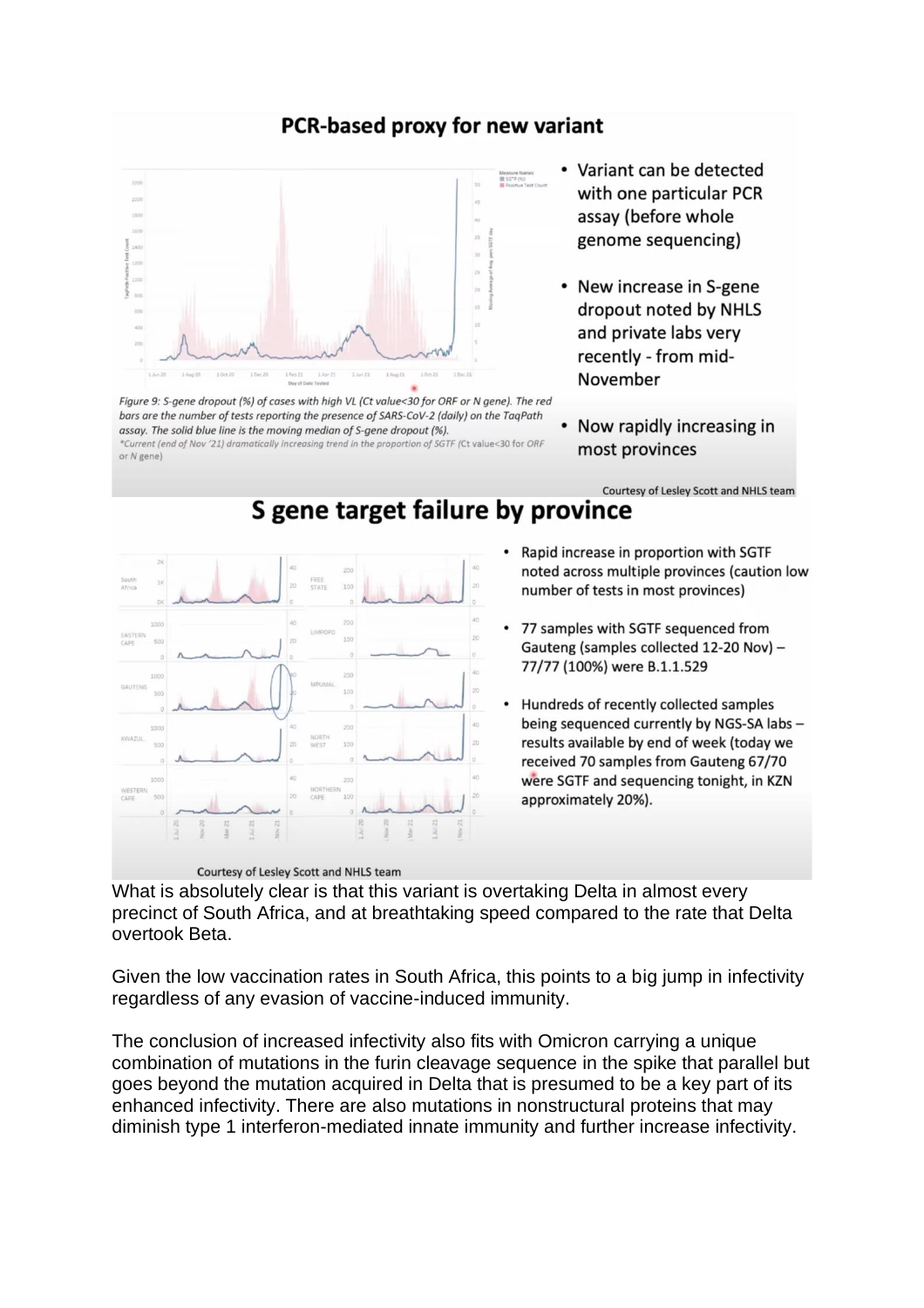The combination of these two pieces of firm evidence make it certain that this variant is the most infectious yet.

Putting aside just being more infectious, the other big concern is how the spike mutations may diminish binding of vaccine-induced antibodies. There is no direct data on this yet, but it's a safe bet that it will be an equal or greater effect than the mutations in the previous South African variant (beta), given the deletions in the NTD and the 10 substitutions in the receptor binding motif of the RBD alone.

GISAID has a nice visualisation of the spike mutations here:

<https://www.gisaid.org/hcov19-variants/>

The density of mutations in the site1/site2 antibody region of the receptor binding domain, which are individually known to have effects on antibody binding, is extraordinary. Almost a new receptor binding surface, and very likely to diminish recognition by neutralising antibodies.



Image of CoV2 spike trimer (grey) with one of the receptor binding domains (RBD) in the up position (upper left) bound to ACE2 (green ribbon). Orange denotes Omicron substitutions known from previous experimental mutagenesis studies in the lab to have functional consequences. Note the high density of orange substitutions surrounding the ACE2 binding surface, referred to as site 1 and site 2 for neutralising antibodies. Individually, many of these substitutions are experimentally demonstrated

to diminish binding of the dominant class of neutralising antibodies. How the combination of so many mutations in the RBD affects neutralising antibodies raised against the Wuhan strain RBD will need to be tested, but they are likely to have additive effects eroding antibody binding affinity.